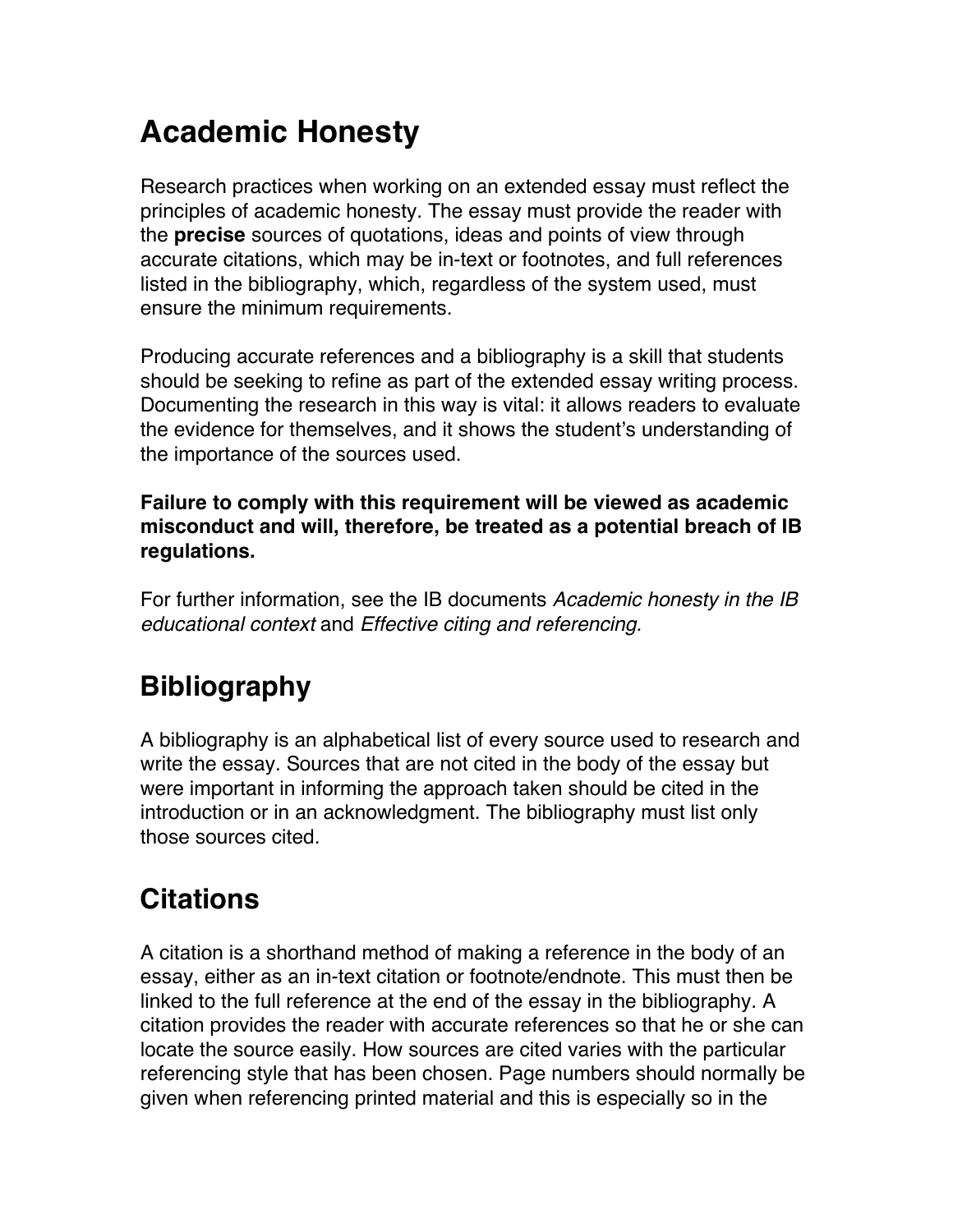case of direct quotations. For some styles this will also be in the citation, in others in the full reference. Once again, it is important to emphasize that there must be consistency of method when citing sources**.**

## **Referencing**

A reference is a way of indicating to the reader, in an orderly form, where information has been obtained. A reference provides all the information needed to find the source material. References must be cited because they acknowledge the sources used, and enable the reader to consult the work and verify the data that has been presented.

References must be given whenever someone else's work is quoted or summarized. References can come from many different sources, including books, magazines, journals, newspapers, emails, internet sites and interviews.

There are a number of different styles available for use when writing research papers; most are appropriate in some academic disciplines but not others. The supervisor or school librarian should help the student decide on a style for the particular subject of the essay. It is important to remember that whatever style is chosen, it must be applied consistently and in line with the IB's minimum requirements. When choosing the style, the student needs to have a clear understanding of how it is to be used before embarking on the research task. The style should be applied in both the final draft of the essay and in the initial research stages of taking notes. This is good practice, not only for producing a high-quality final product, but also for reducing the opportunities and temptation to plagiarize.

The IB's minimum requirements include:

- name of author
- date of publication
- title of source
- page numbers (print sources only)
- date of access (electronic sources only).

Any references to interviews should state the name of the interviewer, the name of the interviewee, the date and the place of the interview.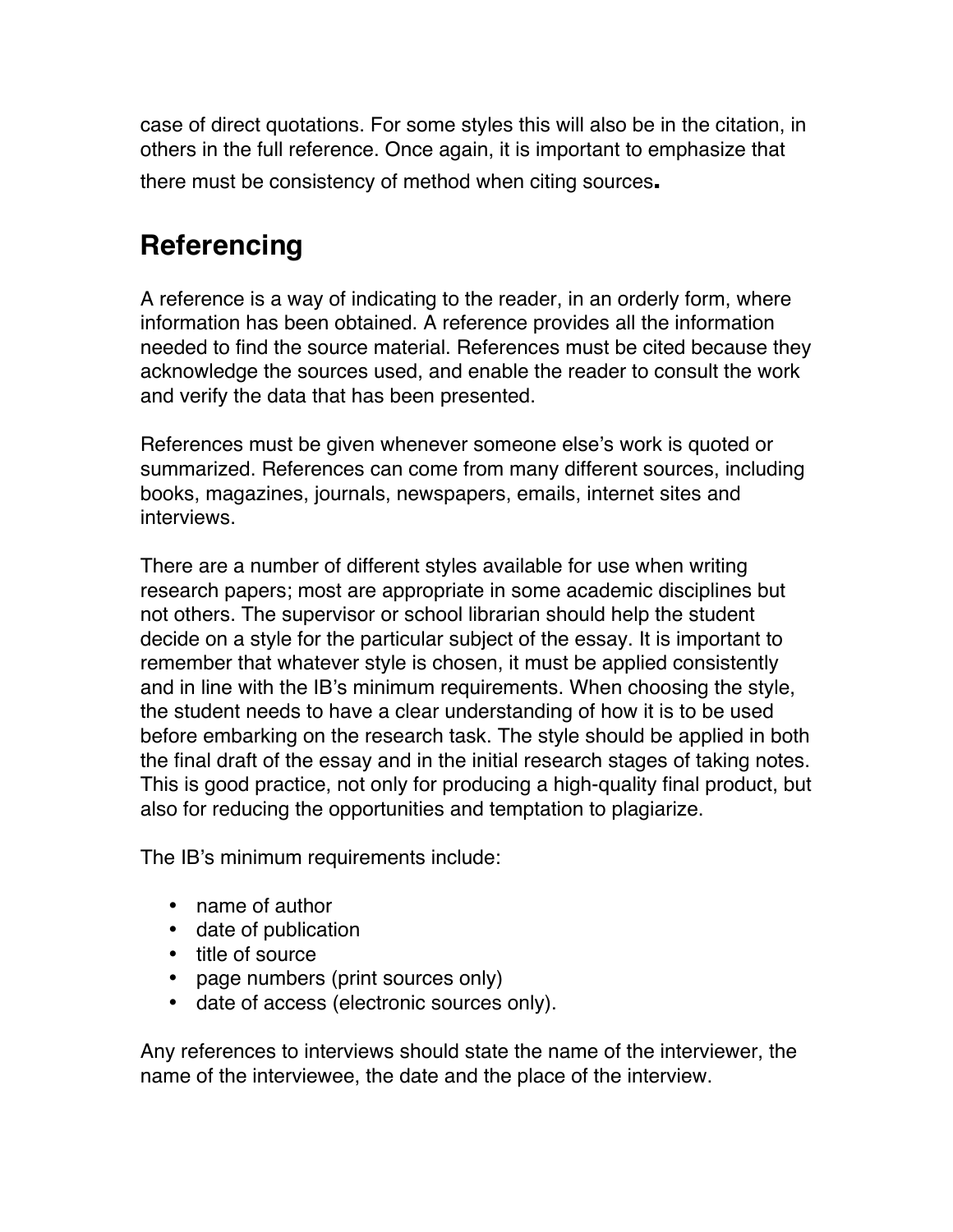For more detailed information on styles for citations and referencing please refer to the IB document *Effective citing and referencing.*

## **Referencing online materials**

References to online materials should include the title of the extract used as well as the website address, the date it was accessed and, if possible, the author. With regard to electronic sources, the requirement of the IB for date stamping supersedes the requirements of the chosen referencing system. In other words, all electronic sources must be date stamped by including the date the student accessed the resource (for example, accessed 12 March 2016). Caution should be exercised with information found on websites that do not give references or that cannot be crosschecked against other sources. The more important a particular point is to the essay, the more the quality of its source needs to be evaluated.

### **Accessing sources: technology literacy—using electronic sources**

Using the internet as a resource for finding information is more and more commonplace, and it is a tremendous resource. However, it must be used critically and with care. One important thing to be aware of is that unlike resources found in a library in printed form, those found on the internet may not have been through a review or editing process.

Students should:

- know appropriate search engines to use
- not rely exclusively on sources found on the internet
- have a clear and focused research question to help them search more directly on the internet (given the amount of information available it is easy to be overwhelmed)
- critically evaluate the reliability and validity of the information presented on the internet
- keep a detailed record of all references, in accordance with the IB's minimum requirements, ensuring that the URL of where the source was located is written down correctly. This includes recording the date that the site was accessed. The Researcher's reflection space (RRS) is a good tool for supporting this practice.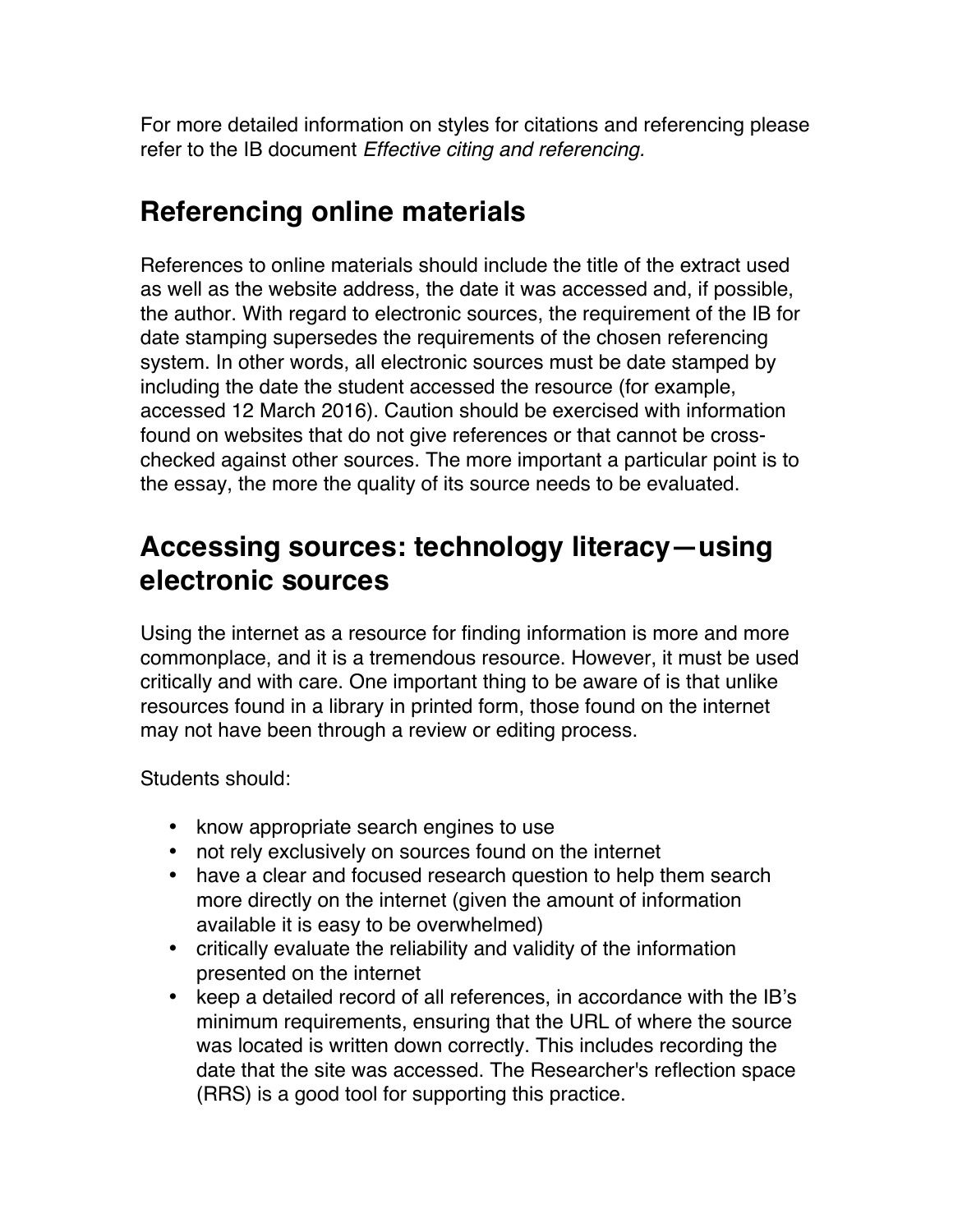The following table contains a series of questions students can apply to determine the reliability and validity of information presented on the internet. It could equally apply to print resources.

| <b>Desirable</b><br>source<br>attribute | Questions to consider in order to determine this                                                                                                                                                                                                                                                                                                                                                                                                |
|-----------------------------------------|-------------------------------------------------------------------------------------------------------------------------------------------------------------------------------------------------------------------------------------------------------------------------------------------------------------------------------------------------------------------------------------------------------------------------------------------------|
| Authority                               | Is the author of the information identified?<br>If the author has chosen to remain anonymous,<br>why might this be? Is this significant in terms of<br>your evaluation of the information presented?<br>Is there enough information available to establish<br>the author's credibility?<br>Is the author affiliated to an academic institution<br>or credible organization?<br>Is the author qualified to write about the subject?<br>$\bullet$ |
| Audience<br>appropriate                 | Who is the intended audience?<br>Does the information presented appropriately<br>address the target audience?<br>Is the information relevant to your area of<br>research?                                                                                                                                                                                                                                                                       |
| Reliability and<br>credibility          | Does the information appear to be valid and well<br>researched?<br>Can it be supported by evidence?<br>Can the information be verified through other<br>$\bullet$<br>sources?<br>Is there a non-web equivalent of this material that<br>$\bullet$<br>could be used to verify the information?<br>Does the URL (web address) give you any<br>indication of the source of the information?                                                        |
| Accuracy                                | Is there an indication as to who has responsibility<br>for the accuracy of the information provided?<br>Do you know if the information has been<br>reviewed?<br>Are there grammatical, spelling or typographical<br>errors? If there are, what does this suggest about<br>the source?<br>Is there a bibliography?                                                                                                                               |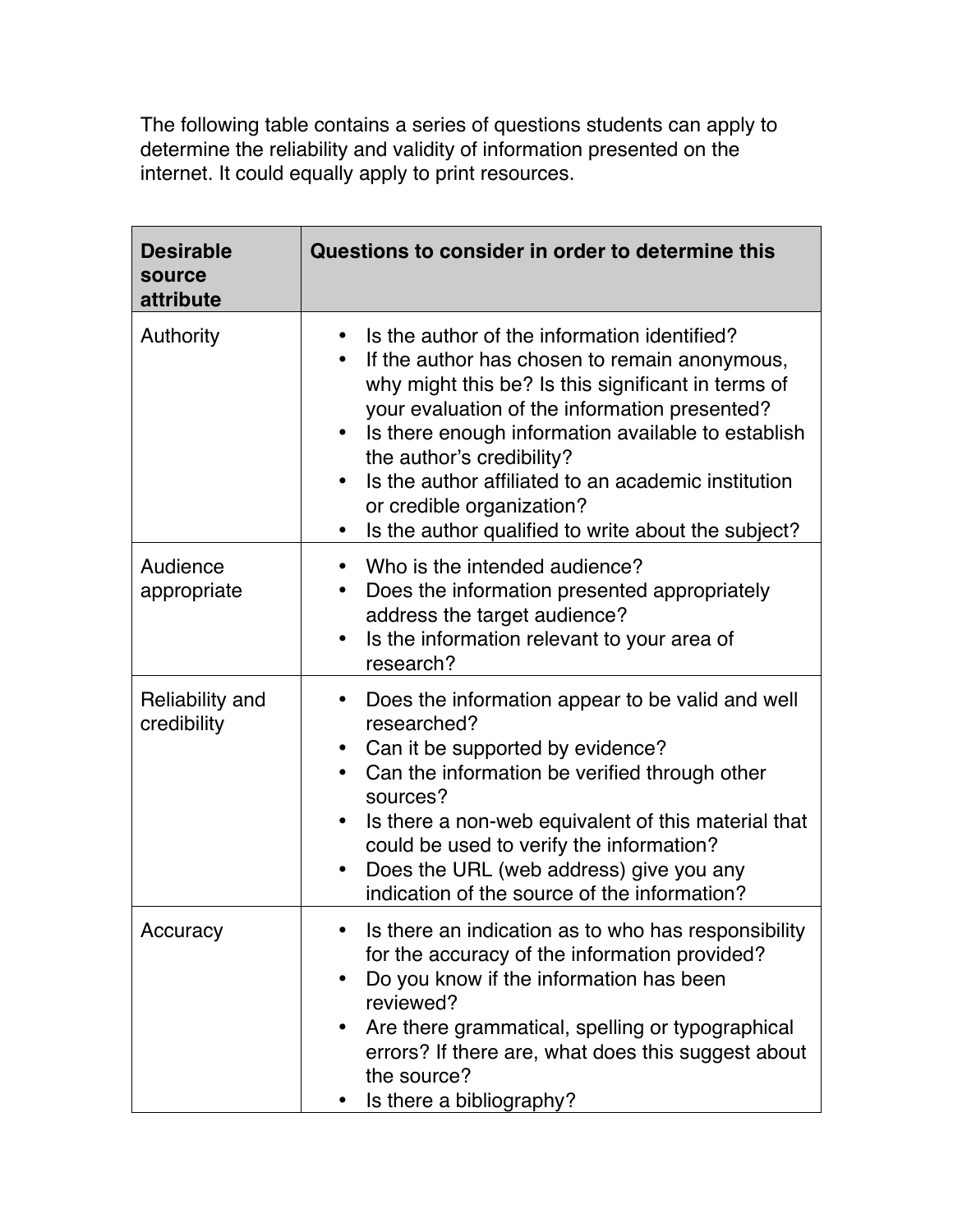| Objectivity | • Is the information fact or opinion?<br>• Is the language used free of bias?<br>Is the author's point of view objective or do they<br>make it clear when they are expressing a<br>personal opinion?<br>• Is it a personal website?<br>• Is the author affiliated with any institution or<br>organization which might create a bias in the<br>information? |
|-------------|------------------------------------------------------------------------------------------------------------------------------------------------------------------------------------------------------------------------------------------------------------------------------------------------------------------------------------------------------------|
| Currency    | Is the information kept up-to-date?<br>Is there any indication of when the information was last<br>updated?<br>Are any links up to date and working?                                                                                                                                                                                                       |

### **Using online encyclopedias and other similar information websites**

As a tool for research, free online encyclopedias can be valuable resources, but there are several reasons why students should be cautious in using them:

- they tend to be general encyclopedias
- very often the author is unknown
- there is no guarantee that the content meets standards of academic rigour—it may not, for example, have been through a process of peer review
- the content can be unstable, in that it can change at any time.

Teachers, supervisors and coordinators may choose to caution against the use of free online encyclopedias and other similar information websites. Certainly a bibliography that only cites these for reference or an argument that is overly reliant on them will not demonstrate the necessary "range of sources" required by the assessment criteria for the extended essay. They may also not be relevant or appropriate for the research question being explored.

Many online encyclopedias are not scholarly sources; however, if used appropriately and critically they can offer a useful starting point for many students undertaking research. Rather than absolutely discouraging the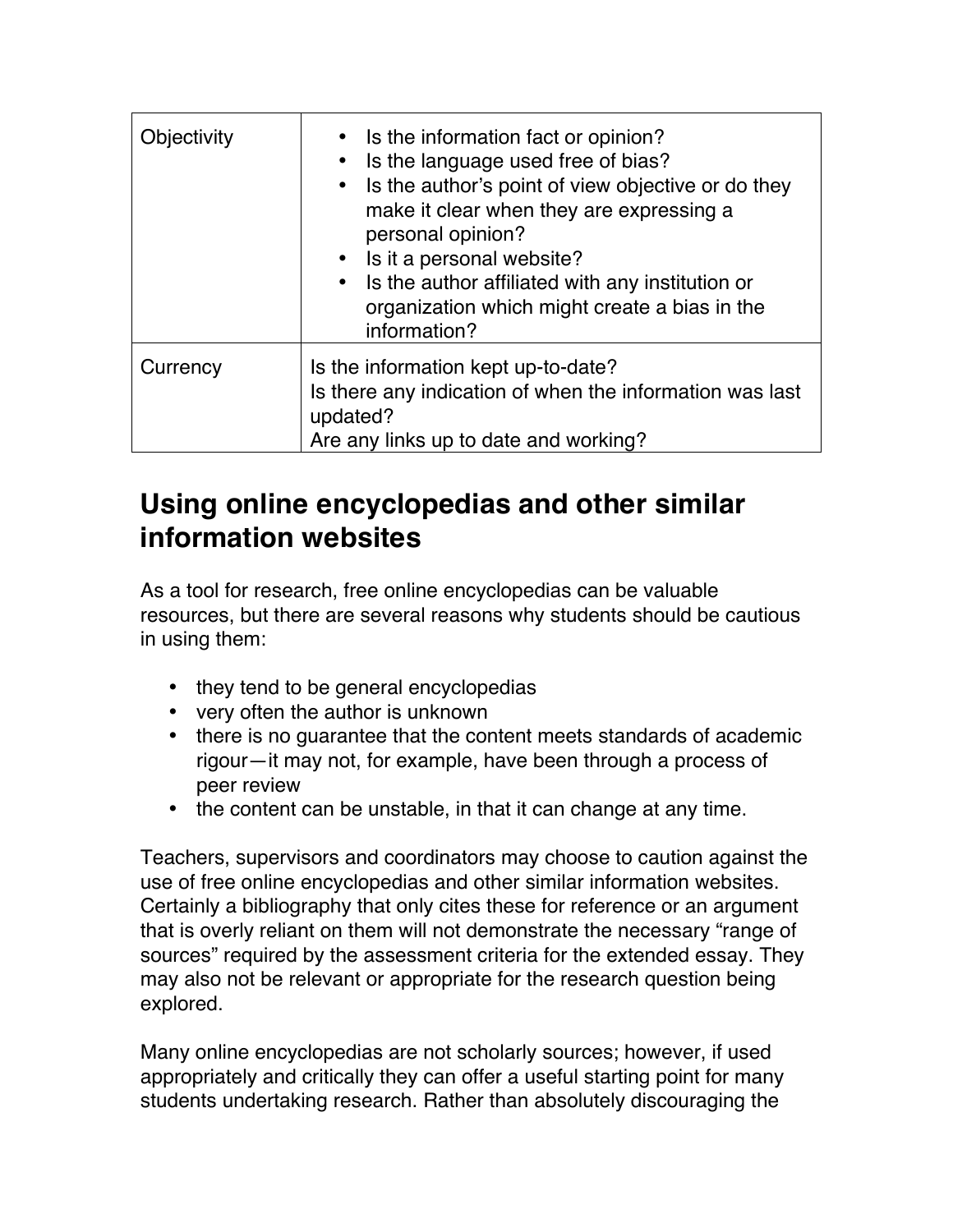use of these sites, it may be more supportive to explore their potential as a platform for training students in research and thinking skills, especially in terms of assessing and evaluating the information they provide.

The internet is part of the education information ecosystem and a "realworld" source that many students engage with. The rise in popularity of free online encyclopedias has led to a shift in how knowledge and expertise is viewed, with new definitions of notions such as authority and expertise. For this reason, ensuring that students use it in an informed way is essential if they are to develop the necessary research, critical thinking and reflection skills in which the extended essay places value.

If using free online encyclopedias, students should do the following.

- Follow the references provided by the encyclopedia; this will help to verify the information given.
- Consider whether the article is part of a larger project, where a number of people are contributing to the discussion. If it is, then it implies that the writers have more than a casual interest in the topic being written about.
- Look to see if there is a rating for the information provided. If there is then this means that the information has undergone some sort of peer review and been given a rating. While not the same as an academic peer review, it can aid the judgment of the "quality" of the information.

The key point to remember, if students do use information that is found on the internet, is that they are responsible for ensuring that it is both reliable and accurate. One way a supervisor could facilitate this as a learning opportunity is in terms of a discussion with students about the quality of their sources. This could take the form of asking students to produce an annotated bibliography as part of their Researcher's reflection space. An annotated bibliography provides a concise summary of each source and some assessment of its value and relevance. A good annotated bibliography will:

- encourage students to think critically about the sources they are using and how these relate to their chosen research area in terms of their relevance for example
- provide a way to help students determine whether a source is of use to them in their research